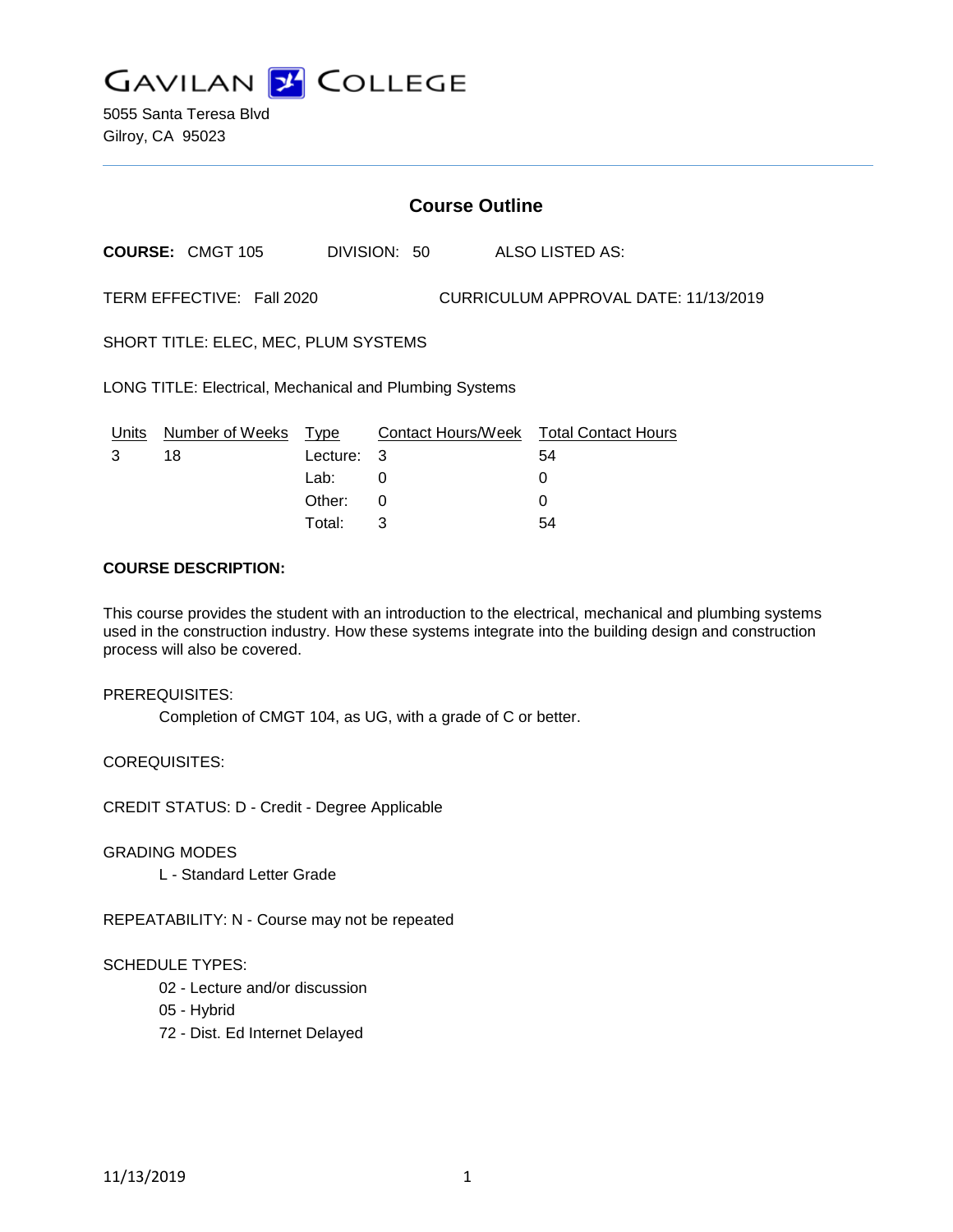## **STUDENT LEARNING OUTCOMES:**

By the end of this course, a student should:

1. Describe the basic principles of mechanical, electrical and plumbing systems.

2. Examine the basic principles of sustainable construction as it relates to mechanical, electrical and plumbing systems.

#### **CONTENT, STUDENT PERFORMANCE OBJECTIVES, OUT-OF-CLASS ASSIGNMENTS**

Curriculum Approval Date: 11/13/2019

3 Hours

Content: Introduction. Mechanical and Electrical Systems. Sustainable Options for Plumbing Systems.

Student Performance Objectives: Explain the fundamental properties of mechanical and electrical systems. Examine sustainable options for MEP scopes.

3 Hours

Content: Plumbing Materials. Sanitary DWV. Storm-water Drainage.

Student Performance Objectives: Recognize plumbing components using correct terminology and nomenclature. Explain the fundamental properties of plumbing systems, such as pressure, velocity, and flow rate.

3 Hours

Content: Sizing Sanitary DWV. Sizing Water Supply Piping.

Student Performance Objectives: Explain the fundamental properties of plumbing systems. Apply simple plumbing distribution, sanitary drainage, and storm water drainage systems.

5 Hours

Content: Plumbing Fixtures and Appliances. Exam.

Student Performance Objectives: Examine the fundamental properties of plumbing systems, such as pressure, velocity, and flow rate as they relate to plumbing fixtures and appliances.

3 Hours

Content: Comfort and Psychrometric. Sustainable Options for Mechanical Systems.

Student Performance Objectives: Discuss the psychrometric chart. Explain the fundamental properties of mechanical systems. Examine sustainable options for MEP scopes.

3 Hours

Content: Forced-Air Heating Systems. Steam and Hydronic Heating.

Student Performance Objectives: Differentiate a forced-air heating system from a steam or hydronic heating system. Discuss the fundamental properties of HVAC (Heating, Ventilating, and Air Conditioning) systems.

3 Hours

Content: Refrigeration. Air Conditioning Systems. Heating and Cooling Loads. Load Calculations.

Student Performance Objectives: Explain the fundamental properties of mechanical and electrical systems as they relate to refrigeration, air conditioning, and heating systems. Discuss the fundamental properties of HVAC (Heating, Ventilating, and Air Conditioning) systems. Calculate loads.

3 Hours

Content: Forced-Air System Design. Building Automation Control Systems and Heat Pumps.

Student Performance Objectives: Explain how forced-air systems work. Analyze a forced-air system design. Discuss how to build automation control systems and heat pumps.

5 Hours

Content: Hydronic System Design. Exam.

Student Performance Objectives: Describe the fundamental properties of hydronic systems. Discuss the do's and don'ts of hydronic system design.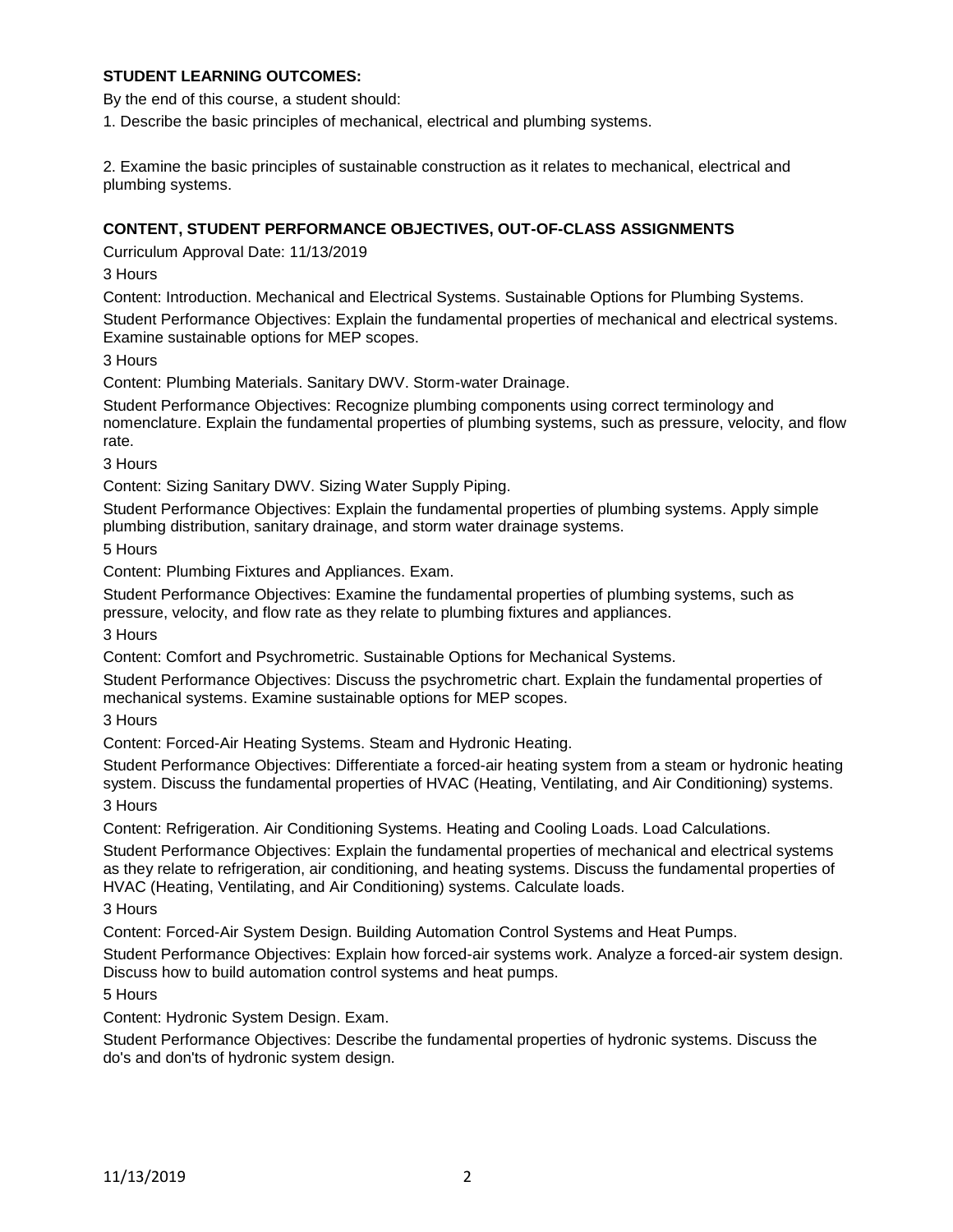# 3 Hours

Content: Electrical Principles, Tools, and Safety. Basic Quantities. Test Instruments. Ohm's Law. The Power Formula. Series and Parallel Circuits.

Student Performance Objectives: Recognize HVAC components using correct terminology and nomenclature. Identify various tools used when working with electricity. State proper safety practices when working with electricity. Recall Ohm's Law. Utilize the Power Formula. Discuss the difference between series circuits and parallel circuits.

3 Hours

Content: Electrical Plans and Connections. Switches and Receptacles.

Student Performance Objectives: Explain the fundamental properties of electrical systems. Apply advantages and disadvantages of different HVAC systems available for building structures. State the difference between an outlet and a receptacle.

3 Hours

Content: Nonmetallic-Sheathed Cable. Metallic-Sheathed Cable. Conduit. Service Entrances and Panel Boards.

Student Performance Objectives: Explain the fundamental units of electricity, such as resistance, current, voltage, power, and energy, and solve problems using them. Apply advantages and disadvantages of different HVAC systems available for building structures.

3 Hours

Content: Transformers. Generators and Automatic Transfer Switches. Construction Plan Set.

Student Performance Objectives: Explain the advantages and disadvantages of different types of electrical systems, such as AC versus DC, and single-phase versus three-phase power.

5 Hours

Content: Sustainable Options for Electrical Systems. Exam.

Student Performance Objectives: Examine sustainable options for MEP scopes.

4 Hours

Content: Plumbing and Mechanical Review Session. Sustainability and Electrical Review Session.

Student Performance Objectives: Describe the fundamental properties of plumbing, mechanical, and electrical systems.Apply correct terminology and nomenclature for electrical, lighting, and communication components. Examine sustainable options for MEP scopes.

2 Hours

Final

#### **METHODS OF INSTRUCTION:**

lecture, discussion, multi-media presentation

#### **OUT OF CLASS ASSIGNMENTS:**

Required Outside Hours: 54

Assignment Description: Complete assigned readings and study for quizzes and exams.

Required Outside Hours: 54

Assignment Description: Assignments, such as: skill review, homework, weekly check in assignments.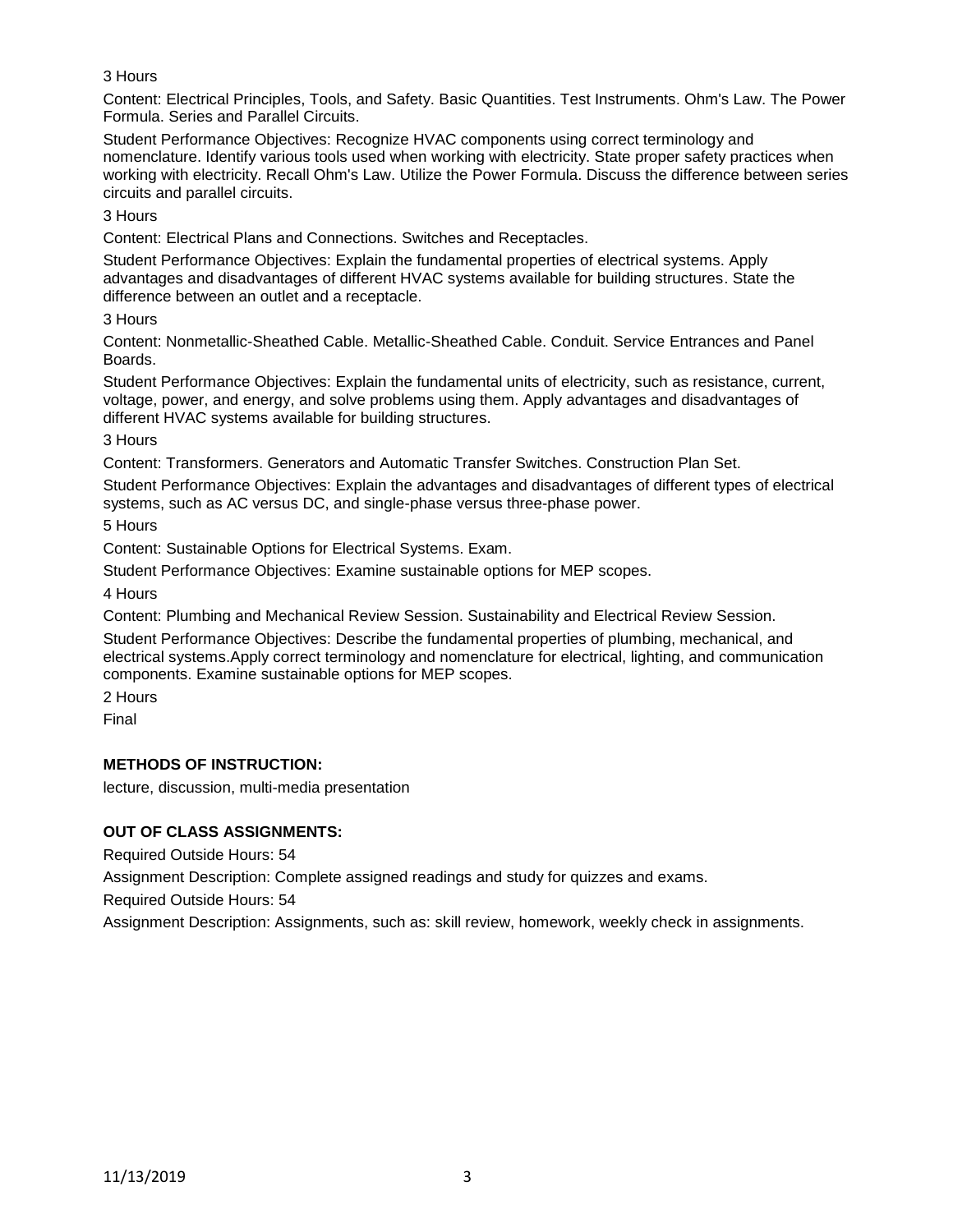## **METHODS OF EVALUATION:**

Objective examinations Percent of total grade: 60.00 % 50% - 70% Quizzes and Exams Problem-solving assignments Percent of total grade: 30.00 % 20% - 40% Homework Weekly Check In Assignments, Systems Skill Review Other methods of evaluation Percent of total grade: 10.00 % 0% - 20% Class Participation

# **REPRESENTATIVE TEXTBOOKS:**

ATP Staff. Mechanical and Electrical Systems for Construction Managers. Orland Park, Illinois: American Technical Publishers,2013.

This is the most current edition (3rd) of this book and is the one currently used by CSU, Chico. When the next edition is published it will be adopted for the course. ISBN: 9780826993632

Reading Level of Text, Grade: 12 Verified by: MS Word